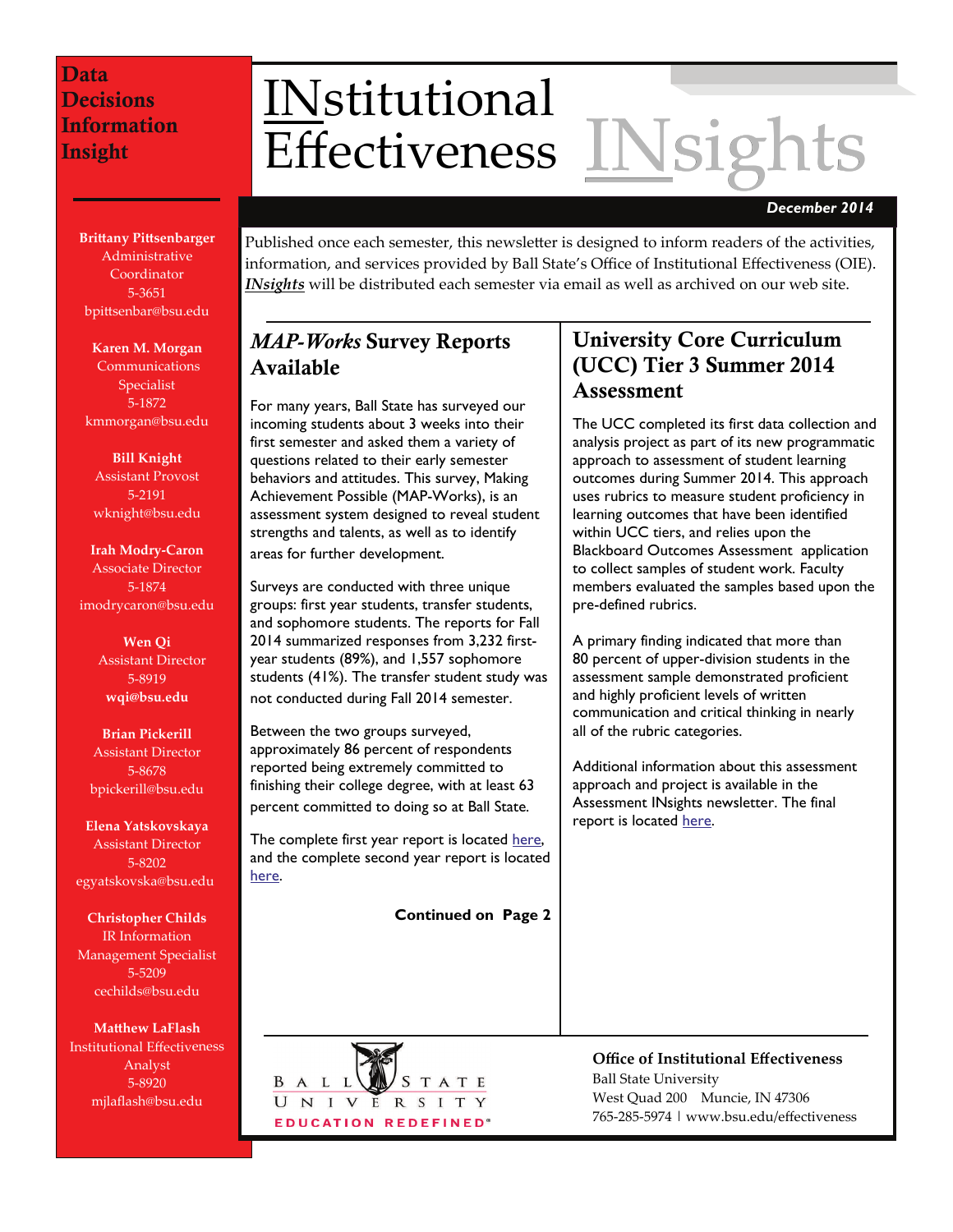*INstitutional Effectiveness INsights Page 2 December 2014* 

#### *MAP-Works Fall 2014 Survey Results (Cont. from Page 1)*

The level of commitment to Ball State raised to 70 percent for second-year students. About half of respondents in both groups expressed a more than moderate degree of confidence in their ability to pay for the next term's tuition, fees, and monthly living expenses. The majority of respondents expected to receive As or Bs during the term of the survey, as well as when they complete their degrees. Between 87 and 92 percent of respondents indicated that when they know a course will be difficult they put in extra work, and are doing everything they can to meet academic goals they had set for themselves. Additional details about survey results are shown in the graphs below.



#### **Academic Behavior and Self-Management**

#### **Academic Self Efficacy and Resiliency**

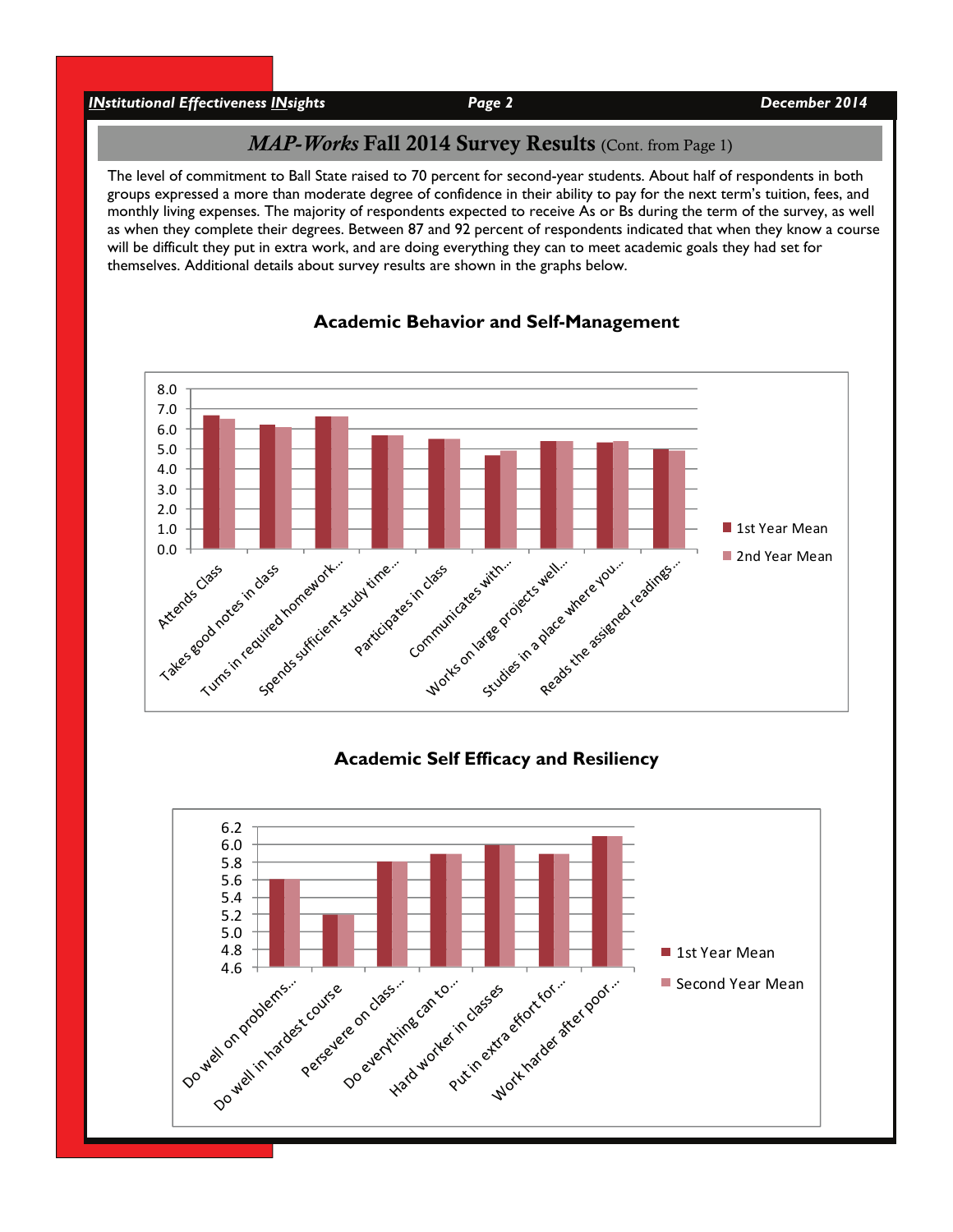# Faculty Workload Handbook Revised

A complete revision of the Faculty Workload Handbook was completed during Fall semester 2014, and was posted to the Office [website](http://cms.bsu.edu/-/media/WWW/DepartmentalContent/Effectiveness/pdfs/DeptReports/FacultyFTE/Faculty%20FTE%20Load%20Handbook%202014.pdf) in November. Part I of this handbook provides a user guide to entering faculty workload in Internet Native Banner (INB), along with a description of general University policies regarding faculty load.

Part II provides a user guide for running load reports in Argos. Four academic assignment reports are available using this interface: current and past employees, nonemployee graduate assistants, and an FTE report which provides the ability to get a CSV file/spreadsheet extract of all instructional and non-instructional details for current employees only.

# New Publication by William Knight

*Leadership and Management in Institutional Research: Enhancing Personal and Professional Effectiveness,* by William Knight, will be published by the Association for Institutional Research in January 2015. The book was developed as a result of the 2012 Institutional Research (IR) Leadership Development Needs Analysis Survey. Topics include managing the office budget; goals and priorities, time management and effective meetings; improving IR office effectiveness; emotional intelligence in the IR workplace; effective hiring; performance appraisal; mentoring, professional development, and difficult personnel situations; negotiating campus politics; promoting information use; leadership frames and practices; and taking care of yourself and managing your career.

# Ball State OIE Represented at National and State Conferences

In October 2014, Bill Knight participated as a panelist in a webinar on "Advancing to Senior-Level Position in IE" sponsored by the Association for Higher Education Effectiveness.

In November 2014, Bill Knight conducted a pre-conference workshop and the keynote address at the Association for Institutional Research in the Upper Midwest, located in Minneapolis, MN. The pre-conference workshop was entitled *Leadership in IR and IE: Enhancing personal and professional effectiveness.* The keynote address was entitled *The future of IR and IE: New roles, skills, new collaborations.* 

Other presentations by OIE employees included one in November 2014, when Karen Morgan presented a paper at the National Communications Association convention held in Chicago, IL, entitled *Susa Young Gates: Early Mormon feminist, a rhetorical analysis of selected writings.* 

## New Staff

**Brittany Pittsenbarger** joined the Office as the Administrative Coordinator in June 2014. She has been a resident of Muncie her whole life; graduating from Muncie Central, and obtaining her associate's degree in Paralegal Studies from Ivy Tech Community College in 2011.

As an Administrative Coordinator, Brittany manages the student workers, handles the financial end of the office, administers Major field Tests and ACAT exams across all departments, coordinates the Freshmen Orientation Survey, and assists the Assistant Provost, Dr. William Knight.

She loves spending time with her two children and fiancé who she will be marrying in May.

**Matthew LaFlash** joined the Office in July 2014 as Institutional Effectiveness Analyst. He holds bachelor's degrees in Spanish and Biology, and a master's degree in Information and communication Sciences from Ball State. Matt works primarily with the Graduate School, Online and Distance Education, and the Rinker Center for International Programs, responding to data requests and external surveys.

Prior to joining the Office, Matt worked in Residential and Student Affairs at the Indiana Academy for Science, Mathematics, and Humanities, and as a Copy Cataloger for the Genealogy Center at the Allen County Public Library.

Matt and his wife, Claudia (formerly a Graduation Coordinator in the Graduate School), recently welcomed their first child, Madeline Ann, into their family on December 9th. A healthy baby girl, she arrived at 6:49 pm and weighed 6 lbs. 9 oz. Both mom and baby are doing well.